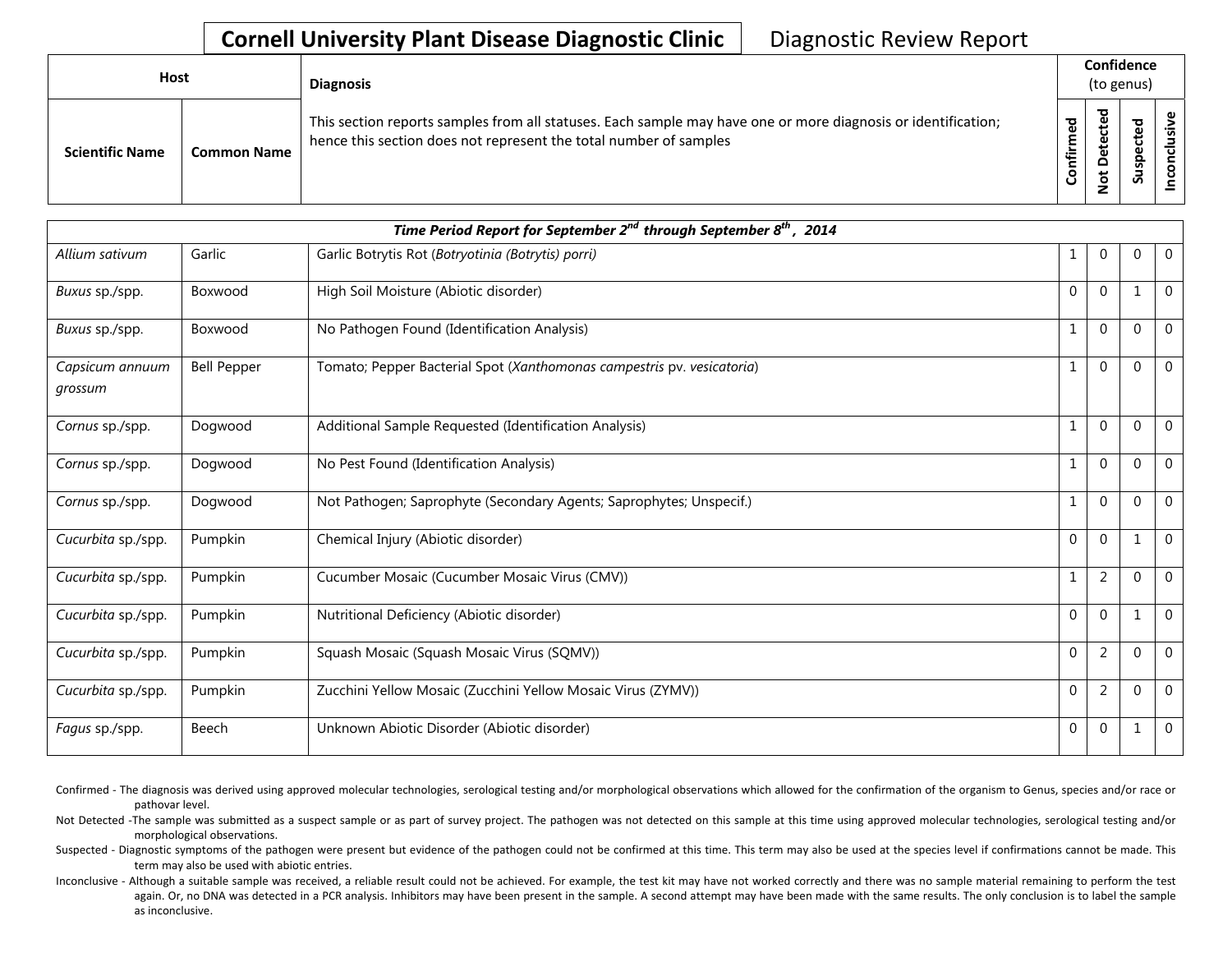| <b>Host</b>            |                    | <b>Diagnosis</b>                                                                                                                                                                   |          | Confidence<br>(to genus) |                                      |                    |  |
|------------------------|--------------------|------------------------------------------------------------------------------------------------------------------------------------------------------------------------------------|----------|--------------------------|--------------------------------------|--------------------|--|
| <b>Scientific Name</b> | <b>Common Name</b> | This section reports samples from all statuses. Each sample may have one or more diagnosis or identification;<br>hence this section does not represent the total number of samples | ᇴ<br>tir | ᇃ<br>ω<br>å              | ਠ<br>உ<br>ن<br>Φ<br>௨<br>w<br>っ<br>S | <u>ی</u><br>ပ<br>ě |  |

| Forsythia sp./spp. | Forsythia (golden<br>bells) | Growth Regulator Effect (Abiotic disorder)                            | $\overline{0}$ | $\Omega$       | 1              | $\mathbf 0$    |
|--------------------|-----------------------------|-----------------------------------------------------------------------|----------------|----------------|----------------|----------------|
| Forsythia sp./spp. | Forsythia (golden<br>bells) | Verticillium Wilt (Verticillium sp./spp.)                             | $\Omega$       | $\mathbf{1}$   | $\mathbf{0}$   | $\mathbf 0$    |
| Gladiolus sp./spp. | Gladiolus hybrids           | Fresia; Gladiolus Scab; Neck Rot (Pseudomonas marginata)              | $\Omega$       | $\Omega$       | 1              | $\overline{0}$ |
| Gladiolus sp./spp. | Gladiolus hybrids           | Rhizoctonia Stem Rot (Thanatephorus (Rhizoctonia) cucumeris (solani)) | $\mathbf{1}$   | $\Omega$       | $\Omega$       | $\mathbf 0$    |
| Juglans nigra      | <b>Black Walnut</b>         | Root Damage (Abiotic disorder)                                        | $\Omega$       | $\Omega$       | $\overline{2}$ | $\Omega$       |
| Juglans nigra      | <b>Black Walnut</b>         | Thousand Cankers Disease (Geosmithia morbida)                         | $\mathbf 0$    | $\overline{2}$ | $\mathbf 0$    | $\mathbf 0$    |
| Juglans regia      | English (persian)<br>walnut | Undetermined Injury or Pest (Identification Analysis)                 | $\mathbf{1}$   | $\Omega$       | $\Omega$       | $\Omega$       |
| Juglans regia      | English (persian)<br>walnut | Redheaded Ash Borer (Neoclytus acuminatus)                            | $\Omega$       | $\Omega$       | 1              | 0              |
| Juglans regia      | English (persian)<br>walnut | Thousand Cankers Disease (Geosmithia morbida)                         | $\Omega$       | $\overline{2}$ | $\mathbf{0}$   | $\overline{0}$ |
| Juglans regia      | English (persian)<br>walnut | Unknown Abiotic Disorder (Abiotic disorder)                           | $\Omega$       | $\Omega$       | 1              | $\overline{0}$ |

- Confirmed The diagnosis was derived using approved molecular technologies, serological testing and/or morphological observations which allowed for the confirmation of the organism to Genus, species and/or race or pathovar level.
- Not Detected -The sample was submitted as a suspect sample or as part of survey project. The pathogen was not detected on this sample at this time using approved molecular technologies, serological testing and/or morphological observations.
- Suspected Diagnostic symptoms of the pathogen were present but evidence of the pathogen could not be confirmed at this time. This term may also be used at the species level if confirmations cannot be made. This term may also be used with abiotic entries.
- Inconclusive Although a suitable sample was received, a reliable result could not be achieved. For example, the test kit may have not worked correctly and there was no sample material remaining to perform the test again. Or, no DNA was detected in a PCR analysis. Inhibitors may have been present in the sample. A second attempt may have been made with the same results. The only conclusion is to label the sample as inconclusive.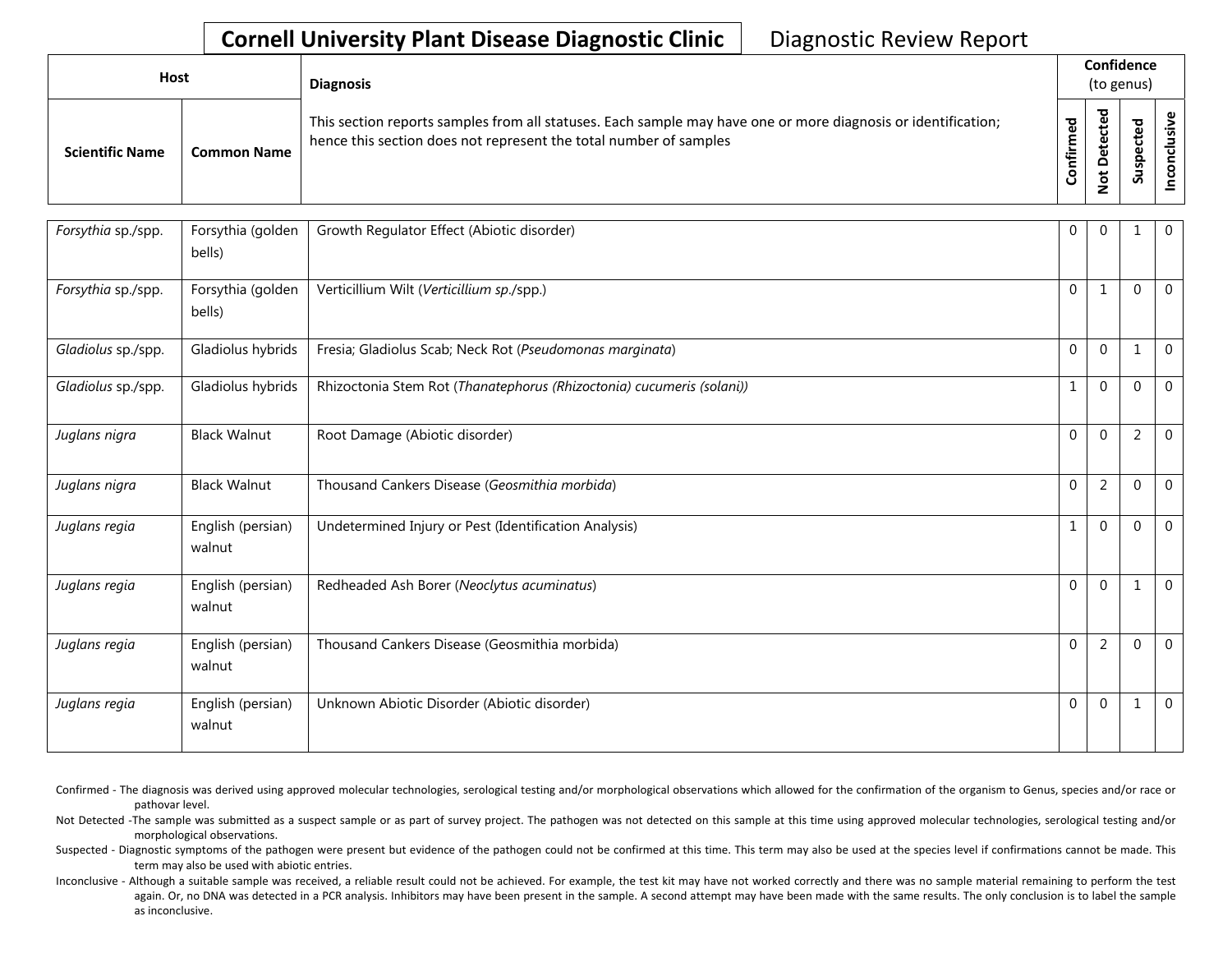| <b>Host</b>            |                    | <b>Diagnosis</b>                                                                                                                                                                   |                      | Confidence<br>(to genus)                                |                                 |  |  |
|------------------------|--------------------|------------------------------------------------------------------------------------------------------------------------------------------------------------------------------------|----------------------|---------------------------------------------------------|---------------------------------|--|--|
| <b>Scientific Name</b> | <b>Common Name</b> | This section reports samples from all statuses. Each sample may have one or more diagnosis or identification;<br>hence this section does not represent the total number of samples | ᇃ<br>ě<br>E<br>onfir | ᅙ<br>$\mathbf{\omega}$<br>ē,<br>ÒΨ<br>۵<br>$\circ$<br>z | ਠ<br>₽<br>ن<br>௨<br>s<br>∍<br>S |  |  |

| Juglans regia              | English (persian)<br>walnut   | Yellow-bellied Sapsucker (Sphyrapicus varius)          | $\mathbf 0$    | $\mathbf{0}$ | 1           | $\mathbf 0$ |
|----------------------------|-------------------------------|--------------------------------------------------------|----------------|--------------|-------------|-------------|
| Liquidambar<br>sp./spp.    | Sweetgum                      | Bacterial Wetwood; Slime Flux (Various Pathogens)      | $\Omega$       | $\Omega$     | 1           | $\theta$    |
| Lycopersicon<br>esculentum | Tomato                        | Bacterial Fruit and Leaf Spot (Xanthomonas sp./spp.)   | 3              | 0            | $\Omega$    | $\mathbf 0$ |
| Lycopersicon<br>esculentum | Tomato                        | Unspecified Pathology (Pseudomonas sp./spp.)           | 3              | $\mathbf{0}$ | $\Omega$    | 0           |
| Pinus densiflora           | Japanese Red<br>pine          | Cenangium Twig Blight; Canker (Cenangium ferruginosum) | $\mathbf{1}$   | $\theta$     | $\mathbf 0$ | $\mathbf 0$ |
| Pinus mugo                 | Mugo (swiss<br>mountain) pine | Brown Spot ; Needle Blight (Mycosphaerella dearnessii) | $\overline{2}$ | $\Omega$     | $\Omega$    | $\mathbf 0$ |
| Rubus sp./spp.             | Raspberry                     | Crown Rot; Root Rot; Stem Rot (Phytophthora sp./spp.)  | $\mathbf{1}$   | $\Omega$     | $\Omega$    | $\mathbf 0$ |
| Tsuga canadensis           | Eastern Hemlock               | Additional Sample Requested (Identification Analysis)  | $\mathbf{1}$   | $\Omega$     | $\Omega$    | $\theta$    |
| Tsuga canadensis           | Eastern Hemlock               | Phytophthora Canker (Phytophthora sp./spp.)            | $\mathbf{1}$   | $\mathbf{1}$ | $\Omega$    | $\mathbf 0$ |
| Turfgrass mixed<br>species | Turfgrass                     | Take All (Gaeumannomyces graminis var. avenae)         | $\mathbf 1$    | $\mathbf{0}$ | $\Omega$    | $\mathbf 0$ |

Confirmed - The diagnosis was derived using approved molecular technologies, serological testing and/or morphological observations which allowed for the confirmation of the organism to Genus, species and/or race or pathovar level.

Not Detected -The sample was submitted as a suspect sample or as part of survey project. The pathogen was not detected on this sample at this time using approved molecular technologies, serological testing and/or morphological observations.

Suspected - Diagnostic symptoms of the pathogen were present but evidence of the pathogen could not be confirmed at this time. This term may also be used at the species level if confirmations cannot be made. This term may also be used with abiotic entries.

Inconclusive - Although a suitable sample was received, a reliable result could not be achieved. For example, the test kit may have not worked correctly and there was no sample material remaining to perform the test again. Or, no DNA was detected in a PCR analysis. Inhibitors may have been present in the sample. A second attempt may have been made with the same results. The only conclusion is to label the sample as inconclusive.